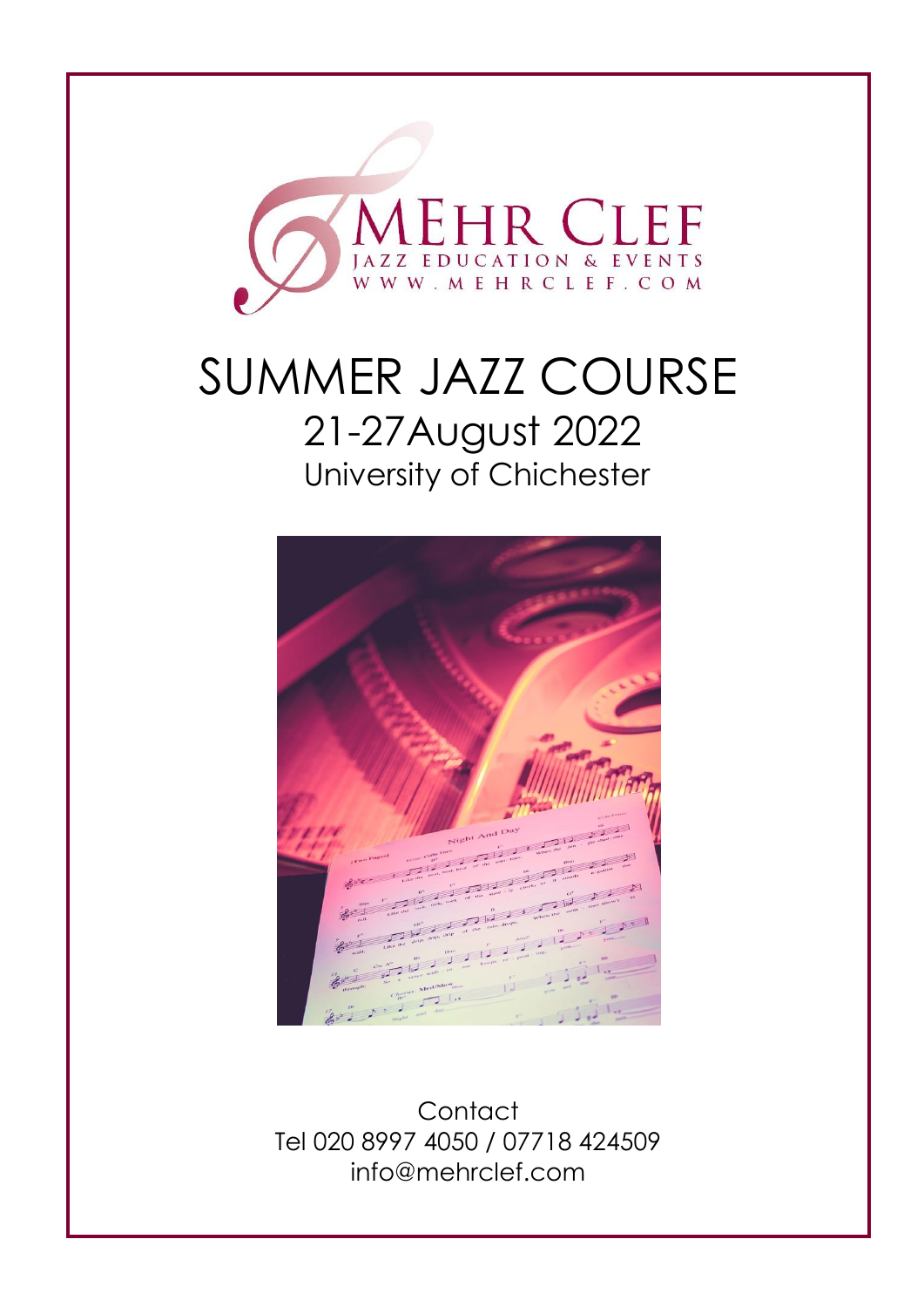# **Introduction**

The MEhr Clef Summer Jazz week is led by some of the most respected and accomplished tutors in the UK who have many years experience both as tutors and performers of international repute.

The course will be held at University of Chichester, College Lane, Chichester, West Sussex, PO19 6PE and is suitable for instrumentalists and vocalists of all levels.

### **Our Tutors**

# **Ursula Malewski (Vocals) – Course Director**

**Lee Gibson (Vocals)** – Senior Professor for Jazz, Guildhall School of Music & Drama, London **Tom Cawley (Piano)** – Professor for Jazz, Royal Academy of Music, London **Rick Simpson (Piano)** – Popular Tutor, Arranger, Composer and award winning Jazz Pianist **Mark Hodgson (Bass)** – Professor for Jazz, Birmingham Conservatoire **Martin France (Drums)** – Professor for Jazz, Royal Academy of Music, London **Alan Barnes (Sax)** – Highly regarded Tutor and multi-award winning international Jazz Musician **Matt Sulzmann (Sax) -** Innovative Jazz Musician, popular with young Students **Stan Sulzmann (Sax)** - Fellow of Royal Academy and Birmingham Conservatoire **Ed Rice (Piano) -** Vocal accompanist **Guitar Tutor and Guest Tutors tbc**

Team members are committed to jazz education of the highest standard and have first and foremost students' interests and their musical development at heart. A particular passion is jazz education for young musicians . The team is proud that MEhr Clef students who applied for undergraduate and postgraduate courses at renowned Music Schools, Academies and Conservatoires have all been successful in gaining places.

#### **The Venue**

The Summer Course will be held at University of Chichester Bishop Otter campus. Tuition takes place in their modern music facilities with well-equipped practice rooms (grand pianos supplied by Steinway & Sons) and an acoustically superb performance area, used for teaching and nightly Jazz Club. There are numerous soundproofed practice rooms for lessons and rehearsals, as well as lecture and seminar rooms. The Chapel will be our venue for both tutor concert and final student concert.

Accommodation is in flats, with four single en-suite rooms in each flat. Linen and towels provided, common room and kitchen (not equipped) in each flat. Tea/coffee making facilities in each room. On campus parking permits provided.

#### **Teaching/Performance**

Sessions are held in teaching rooms, most with grand pianos provided by Steinway & Sons. Nightly sessions take place in our 'Jazz Club' which is open to the general public – a wonderful showcase for the day's work. The Tutor Concert on Friday night (free for students) and Student Concert on Saturday afternoon will be held in the Chapel.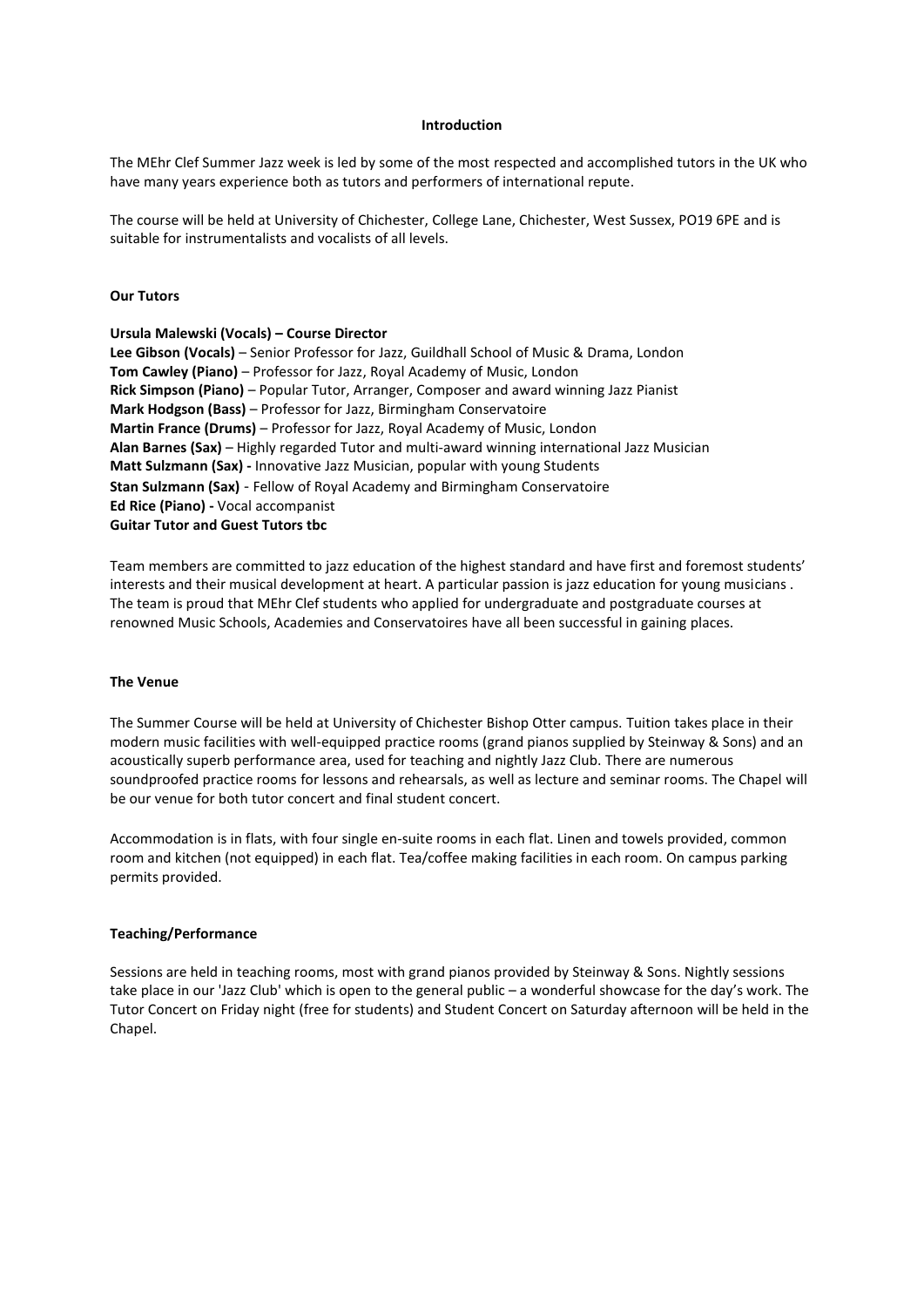#### **The Course**

#### **Why attend a course**

A residential course offers intensive learning in an environment with like-minded people. Students have the opportunity to form their own bands for nightly performances. There is post-tutorial time for rehearsals.

# **Aim of the course**

To offer jazz immersion, further jazz knowledge, musical improvisation, performance skills and ensemble playing. To build an understanding between musicians and develop group concepts in their varying combinations.

#### **Who should attend?**

The course is suitable for all players, from improvers to advanced. A good basic command of the instrument is necessary. The course is not suitable for instrumental or vocal novices. If in doubt, contact info@mehrclef.com. Minimum age is 14 with no upper age limit. Students under the age of 14 may be accepted in exceptional circumstances and a parent/guardian may be require to stay.

#### **Instruments**

All instruments are welcome including violin, banjo, tuba, cello, vibraphone, marimba, oboe, harp, accordion, harmonica and more, though specialist instrumental tuition may not necessarily available.

#### **Timetable**

The course runs for 7 days (6 nights) from Sunday 21 August to Saturday 27 August.

Registration is on Sunday 13 August from 2.00pm. First session at 3.30pm. From Monday to Thursday there will be four teaching sessions daily, Friday and Saturday two morning sessions. Tutor Concert Friday night (entry free for students). Student Concert Saturday afternoon (family and friends welcome). Nightly public performances in the 'Jazz Club' from 8pm – 11.00pm.

## **Course Content**

Subjects covered: harmony, rhythm, aural, improvisation, styles, tempo, feel, intros and endings, repertoire development, performance technique, theory, small band, big band, accompanying skills, small band leading and jazz choir. **Audition preparation and mock audition for students intending to apply to Music Schools, Academies and Conservatoires.**

Teaching is of the highest standard and groups are small to ensure individual attention is given to all students. The course offers intensive learning in an environment with like-minded people.

## **What to bring**

Instruments including drum kits, amps, vocal amps, manuscript paper, notebook and, if available, Jazz Standards/Fake Book, charts/lead sheets in appropriate keys for nightly performances. Students may record teaching sessions for personal use. Neither MEhr Clef nor University of Chichester can be held responsible for the loss or damage of equipment and it is therefore advisable to have instruments and personal belongings insured independently.

**Pianos are available in all teaching rooms. Vibraphone, marimba, concert harp, double bass, drum kits and amps can be provided though priority will be given to students from outside the UK.**